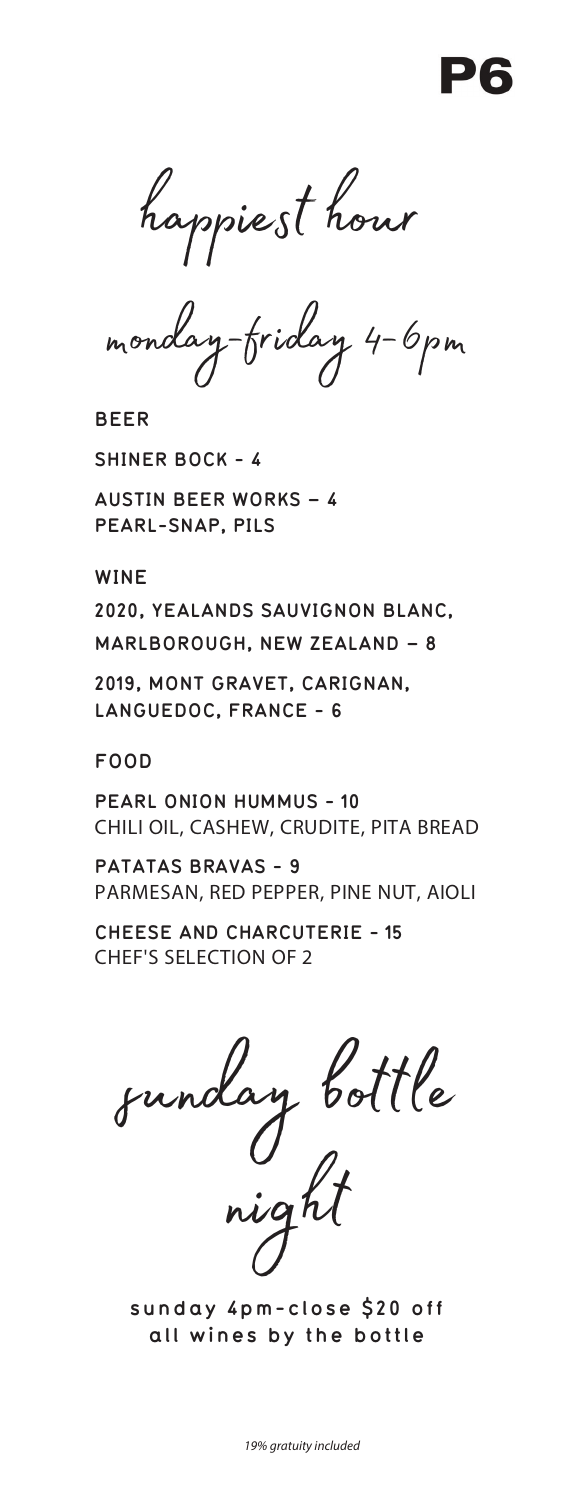specialty cocktails

**SUNDOWN COBBLER - 14** VODKA. FRUIT ROUGES. PROSECCO. FRESH BERRIES. CITRUS

**LADYBIRD SPRITZ - 13** RHUBARB INFUSION. CAP CORSE. APEROL. CAVA

**FREETAIL - 14** TEQUILA. CITRUS. GOLDEN CORDIAL

**HILL COUNTRY GOLD - 15** BOURBON. PEAR. HONEYSUCKLE. GINGER. CITRUS

**P6 MARTINI - 16** GIN. FRENCH QUINQUINA. DRY VERMOUTH

**MOCKING BIRD - 13** SPICED RUM. CAMPARI. PINEAPPLE. LIME. ALMOND ORGEAT. ALL SPICE DRAM

**WILD SIDE - 15** SOTOL. BASIL SYRUP. LIME. CUCUMBER. BASIL SEEDS

**HADLEY'S OLD FASHIONED - 15**  DATE INFUSED BOURBON. WALNUT. PEPPERCORN

**IDA'S FOLLY - 14** GIN. RASPBERRY-BASIL CORDIAL. CITRUS

**LEMON CURD HOT TODDY - 12** BOURBON. HONEY. CINNAMON. LEMON CURD

**LALITO - 16** MEZCAL. AQUAVIT. BANANA. EGG WHITE. **CITRUS**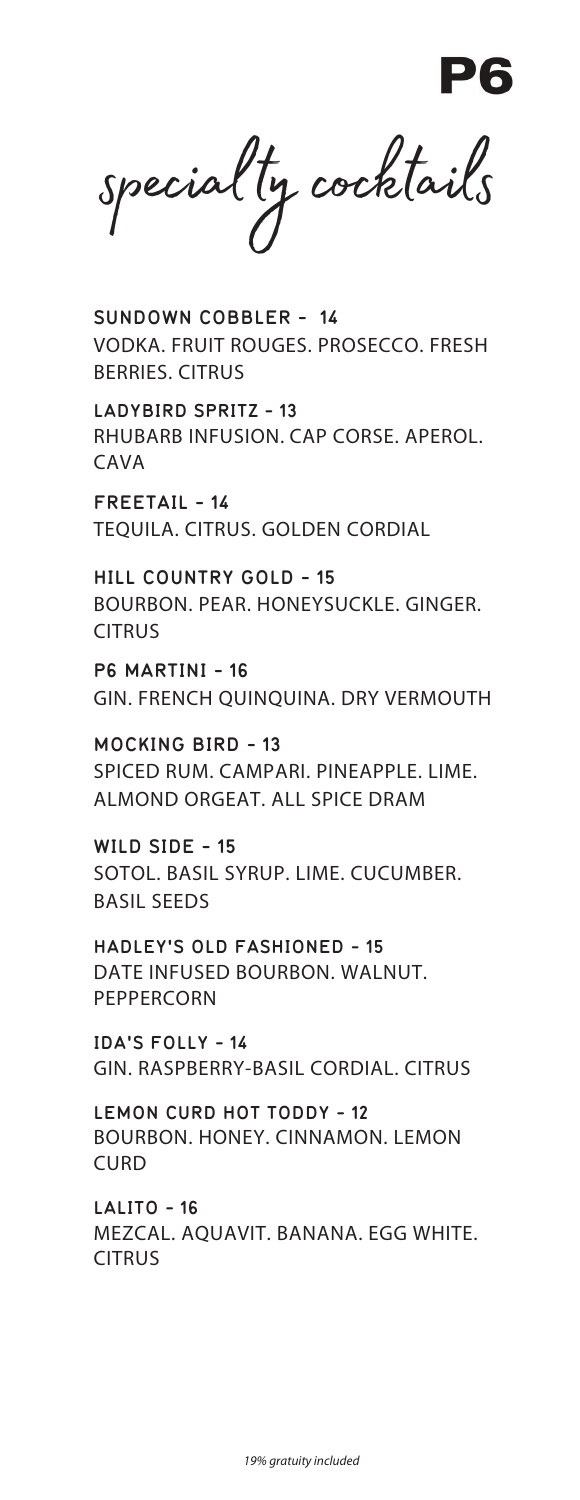plates

**ARTISANAL CHEESES OR CURED MEATS- 25** CHEF'S SELECTION OF 3

**CHEESE, CHARCUTERIE & HOUSE PATE - 45** CHEF'S SELECTION OF 5

**THE BIG BOARD - 90** ALL THE MEATS, CHEESES, & PATE

**PIMENTO CHEESE - 8** ROASTED RED PEPPER, CRACKERS

**VERY SPECIAL TOAST - 14** SOURDOUGH, JALAPENO, GIARDINIERA, AIOLI

**PEARL ONION HUMMUS - 12**  CHILI OIL, CASHEW, CRUDITE, PITA BREAD

**LOCAL TOMATOES - 11** CUCUMBER, OLIVE, FETA, GREEN GODDESS

**LITTLE GEM CAESAR - 12** CROUTON, ANCHOVY, PARMESAN *ADD CHICKEN +6* ADD SHRIMP +8

**FRIED CHICKEN - 16** CHIVES, COMEBACK SAUCE

**PATATAS BRAVAS - 11** PARMESAN, RED PEPPER, PINE NUT, AIOLI

**CHARRED BROCCOLIS - 12** GARLIC, CHILE, SMOKED SALT

**POACHED SHRIMP - 24** 1/2LB, CHIVES, WHITE BBQ

**ROASTED MUSHROOM CAVATELLI - 22** PIAVE, CREAM, PEA, EGG YOLK

*\*Consuming raw or undercooked meats, poultry, seafood, shellfish, or eggs may increase your risk for foodborne illness.*

*1*9*% gratuity included*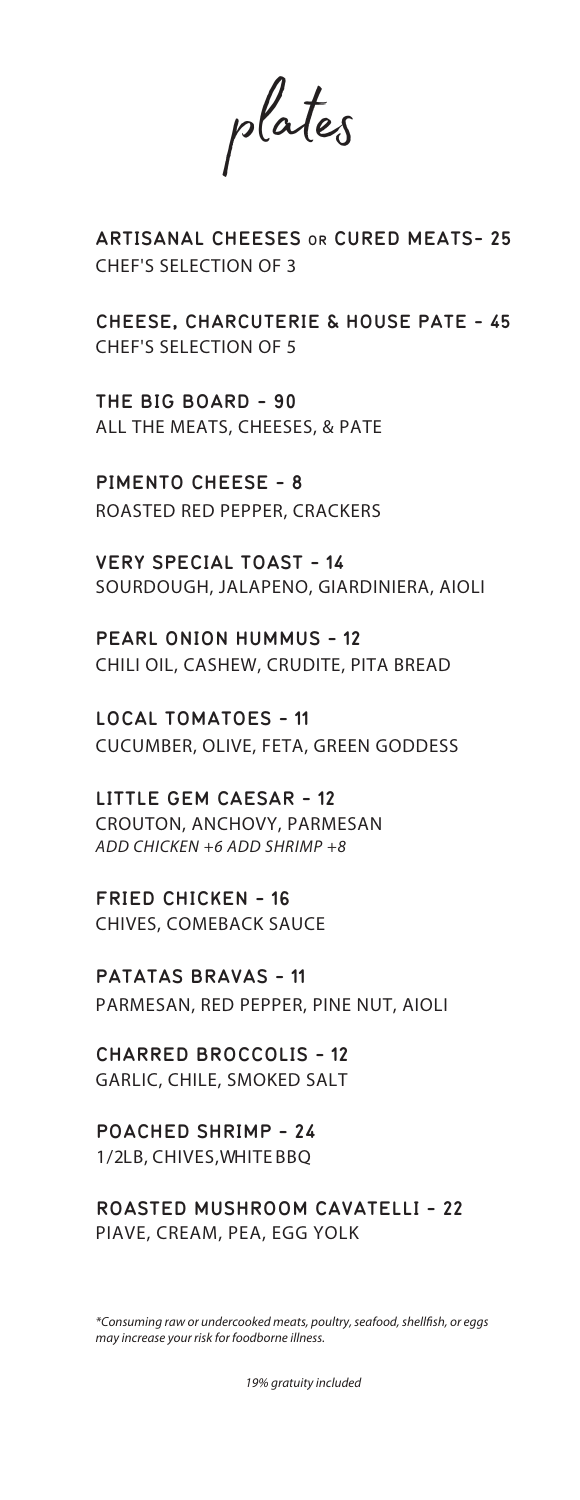dessert

**POACHED PEAR TART- 10** MILK CHOCOLATE CREAM, EARL GREY PHYLLO, CHOCOLATE SAUCE

**GOAT CHEESE PANNA COTTA- 10** ARMAGNAC FIGS, PISTACHIO TUILE, TX HONEY (GF)

beer

**SHINER, BOCK - 7 BLUE OWL, SEASONAL SOUR - 9 INDEPENDENCE, NATIVE TEXAN, PILS - 8 LIVE OAK HEF - 8 ABW, PEARL-SNAP, PILS – 7 INDEPENDENCE, POWER & LIGHT, IPA - 9 KARBACH, LIGHT CIRCUS - 7 MICHELOB ULTRA - 7 MONK'S CAFÉ, FLEMMISH SOUR - 12 REISSDORF, KOLSCH - 9 EASTCIDERS, DRY CIDER - 8 ATHLETIC BREWING, N/A GOLDEN - 7**

beverages

**ESPRESSO – 4 COLD BREW – 4 HOT TEA – 4 ICED TEA – 5 LEMONADE – 5**

**ARNOLD PALMER – 5 COKE – 4 DIET COKE – 4 SPRITE – 4 MOCKTAIL – 8**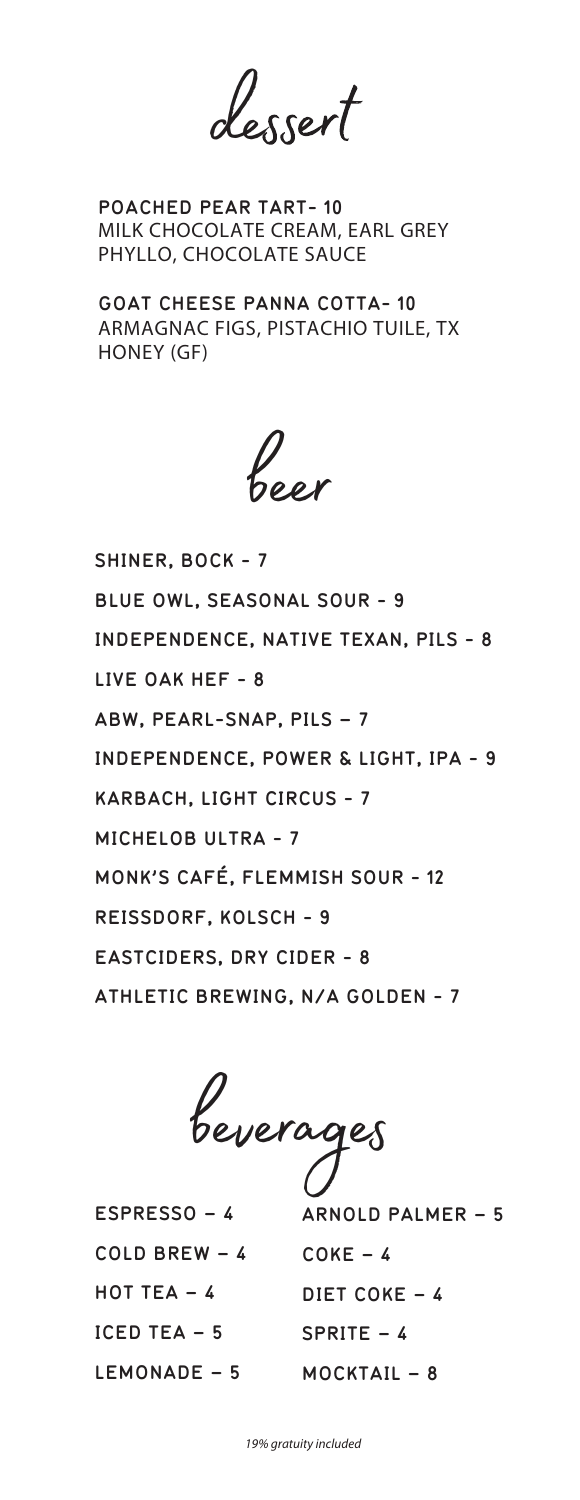wine

**SPARKLING NV, LE GRAND COURTAGE, BLANC DE BLANC BRUT, BURGUNDY, FR - 11 | 42**

**NV, PERRIER JOUET, CHAMPAGNE BRUT, CHAMPAGNE, FRANCE – 30 | 115**

**WHITE 2020, YEALANDS SAUVIGNON BLANC, MARLBOROUGH, NEW ZEALAND – 12 | 46**

**2019, ULCIA, TXAKOLI DE GETARIA, BIANCO, BASQUE COUNTRY, SP- 12 | 46**

**2017, PROSPER MAUFOUX BLANC, CHARDONNAY BOURGOGNE, FRANCE – 14 | 54**

**2019, DOMAINE du PRE SEMELE, LOIRE, FRANCE – 18 | 70**

**2018, BROOKS ESTATE, RIESLING, WILLAMETTE VALLEY, OREGON – 77**

**ROSE 2019, DOMAINE GLINAVOS ORANGE, 500ml PALEOKERISIO, EPIRUS, GREECE - 48**

**2019, MIRABEAU COTES DE PROVENCE, PROVENCE, FRANCE – 13 | 50**

**2019, DOMAINE SEROL TURBULLENT, SPARKLING ROSE, LOIRE, FRANCE– 15 | 58**

**2018, TROUPIS HOOF & LUR, MOSCHOFILERO, MACEDONIA, GREECE - 15 | 58**

**2019, LADY A. ROSE, COTEAUX d'AIX, FRANCE – 16 | 62**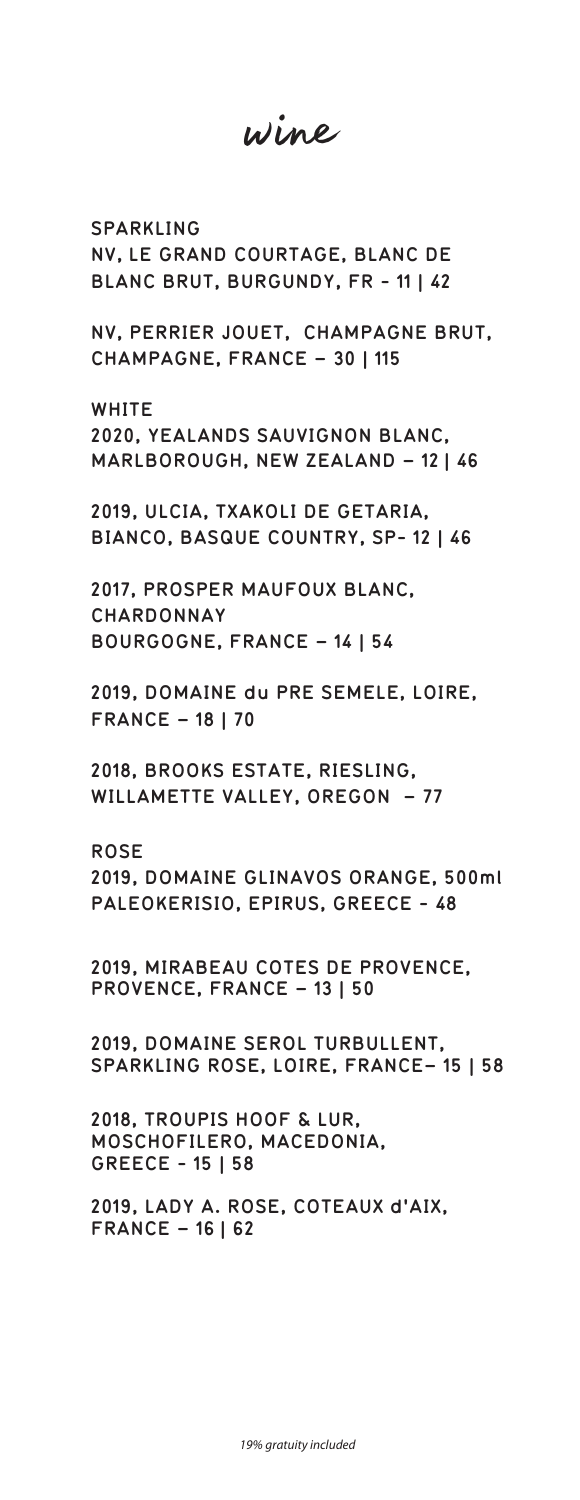wine

**RED** 

**2015, LA RIOJA ALTA, TEMPRANILLO RIOJA, SPAIN - 13 | 50**

**2017, EXPERIENCE, CABERNET SAUVIGNON, NAPA VALLEY CALIFORNIA - 15 | 58**

**2019, FORIS VINEYARDS, ESTATE, PINOT NOIR, ROUGE VALLEY, OREGON - 14 | 52**

**2017, RIZZI D'ALBA, BARBERA TREISO , ITALY – 68**

**2013, CLENDENEN FAMILY, PETTIT VERDOT, SANTA MARIA VALLEY, CALIFORNIA – 85**

**2018, MOLLYDOOKER THE BOXER, SHIRAZ, SOUTH AUSTRALIA – 85**

**2017, SILENUS WINERY TYROS CABERNET SAUVIGNON NAPA VALLEY, CALIFORNIA - 95**

*1*9*% gratuity included*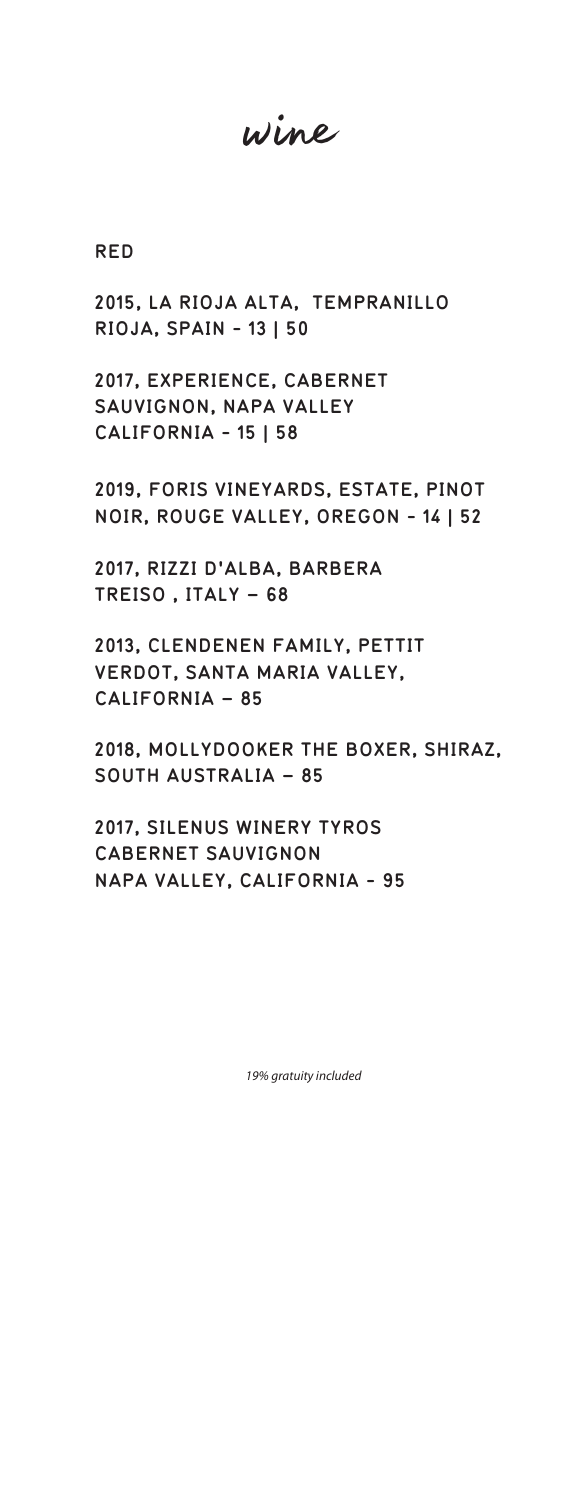spirits

**VODKA TITO'S VODKA – 11 DEEP EDDY GRAPEFRUIT – 10 GREY GOOSE – 13 STOLICHNAYA – 13 BELVEDERE – 13 KETEL ONE – 13 REYKA VODKA – 10 AMASS – 13 GIN HENDRICKS – 13 TANQUERAY –12 BOMBAY SAPPHIRE – 12 FORD'S – 12 BROKER'S – 10 AVIATION – 12 STILL AUSTIN - 12 AMASS - 14 RUM CRUZAN – 11 RHUM CLEMENT BLEU – 13 SAILOR JERRY – 11 RON ZACAPA 23YR – 13 SMITH & CROSS – 13 APPLETON ESTATE 12YR – 13 EL DORADO 15YR – 15 BOURBON WILD TURKEY 101 – 11 LONGBRANCH – 14 GARRISON BROTHERS (SMALL BATCH) - 15 MAKER'S MARK – 12 BASIL HAYDEN – 12 WELLER SPECIAL RESERVE – 10 FOUR ROSES SINGLE BARREL – 15 CROWN ROYAL – 12 ANGELS ENVY – 15 TX BOURBON – 17 E.H. TAYLOR (SMALL BATCH) - 14**

**TENNESSEE WHISKEY JACK DANIELS – 10 JD SINGLE BARREL – 15 GEORGE DICKEL 12YR – 10**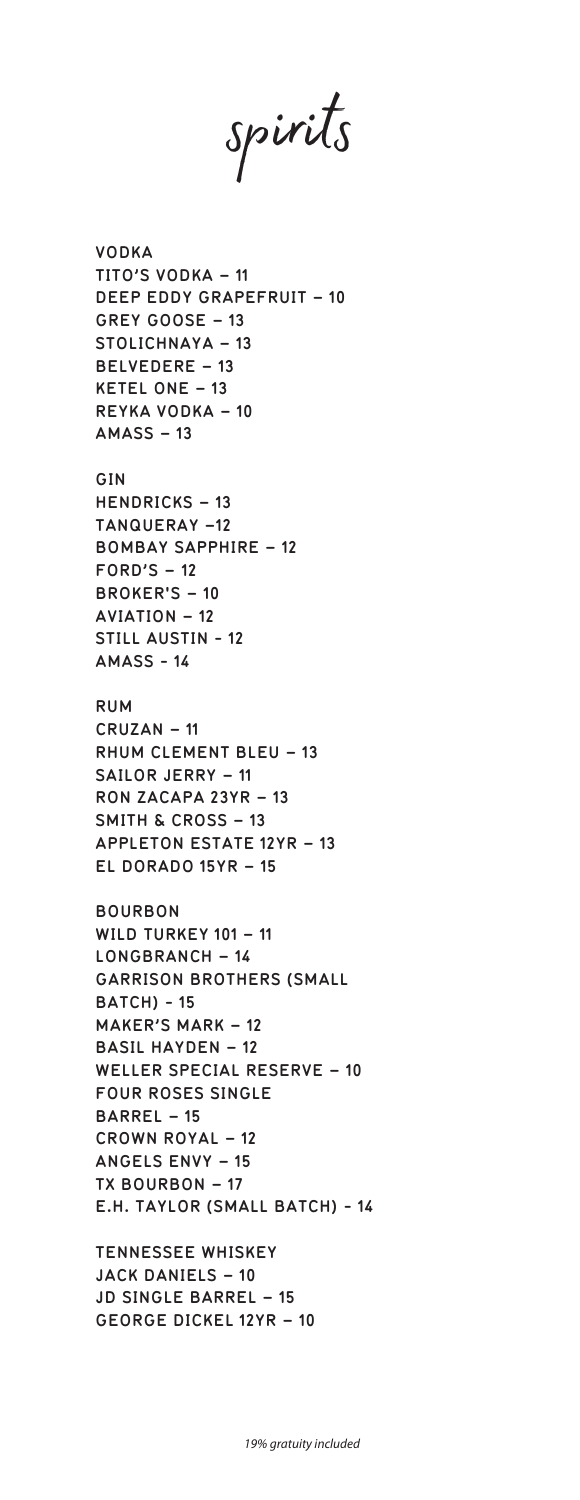spirits

**RYE HIGH WEST DOUBLE RYE – 12 JIM BEAM – 12 WHISTLE PIG – 20 TEMPLETON – 13 REDEMPTION – 12 RUSSEL'S RESERVE – 13**

**IRISH WHISKEY JAMESON – 10 TULLAMORE DEW – 10 TULLAMORE DEW PHX – 15**

**JAPANESE WHISKEY YAMAZAKI 12YR –22 HAKUSHU 12YR –20 TOKI – 12 HIBIKI HARMONY - 20**

**SCOTCH WHISKEY DEWAR'S WHITE – 11 JOHNNY WALKER BLACK – 14 JOHNNY WALKER BLUE – 70 MACALLAN 12YR – 19 MACALLAN 15YR – 28 LAGAVULIN 16YR – 18 GLENFIDDICH 14YR – 15 GLENMORANGIE 10YR – 14 LAPHROIG 10YR – 20 GLENLIVET FOUNDERS – 15 MONKEY SHOULDER – 11**

**BRANDY LAIRDS STRAIGHT – 11 HENNESSSY VS – 14 REMY VSOP – 15 LOUIS XIII – 750**

**MEZCAL EL SILENCIO – 12 DEL MAGUEY VIDA – 12 I LEGAL JOVEN – 13 VAGO ELOTE – 17 ROSALUNA – 12**